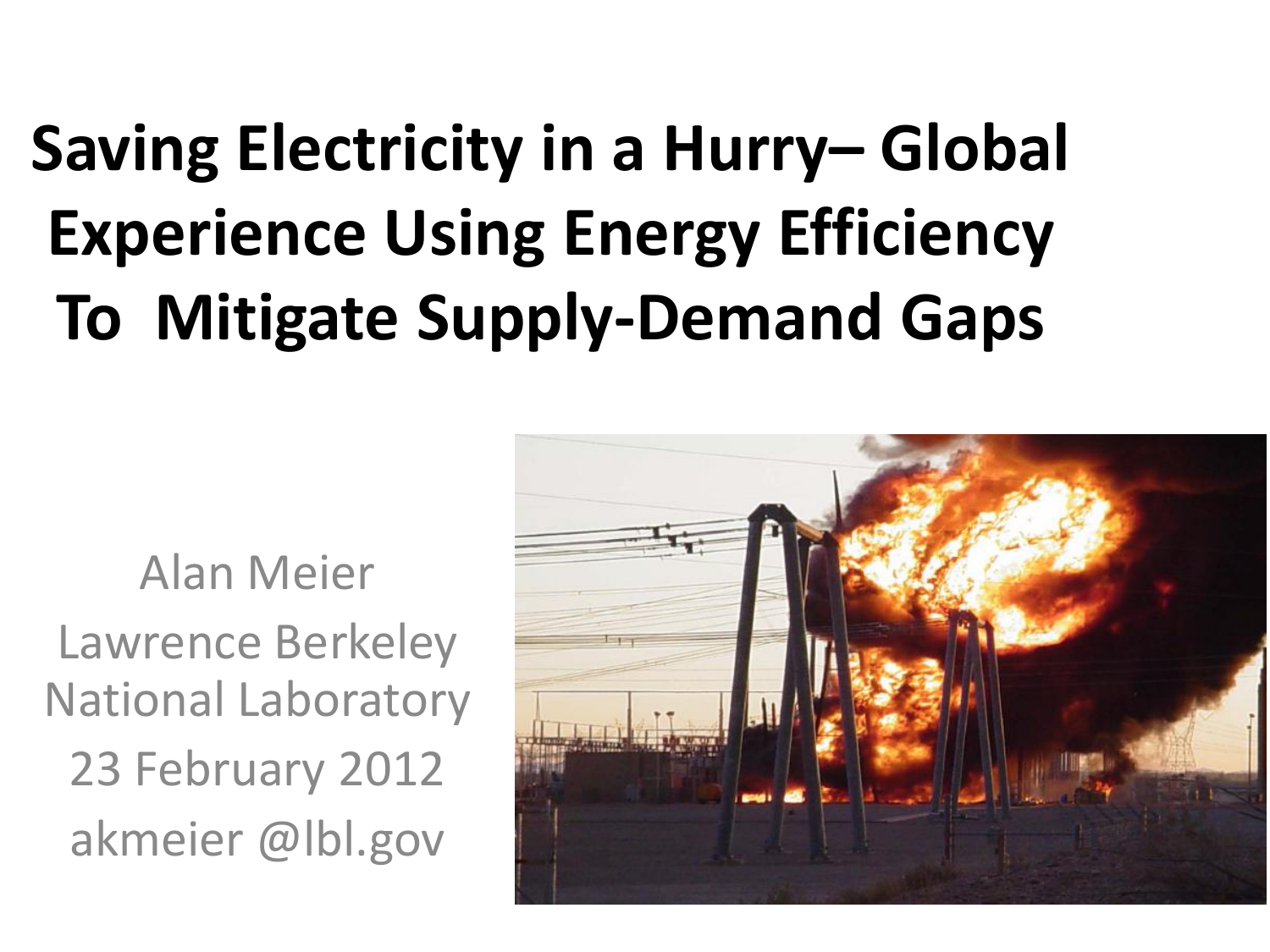# A Special Kind of Crisis

- A temporary shortfall in electricity supplies
	- Usually days to months
	- Typically caused by a *combination* of technical and social problems
- Not enough time to bring replacement equipment or finish repairs
- The grid is intact, so delivery of power to customers is not a problem
	- Chronic electricity shortages and rapid long-term growth are related problems
- The goal is to avoid blackouts and allow near-normal economic activities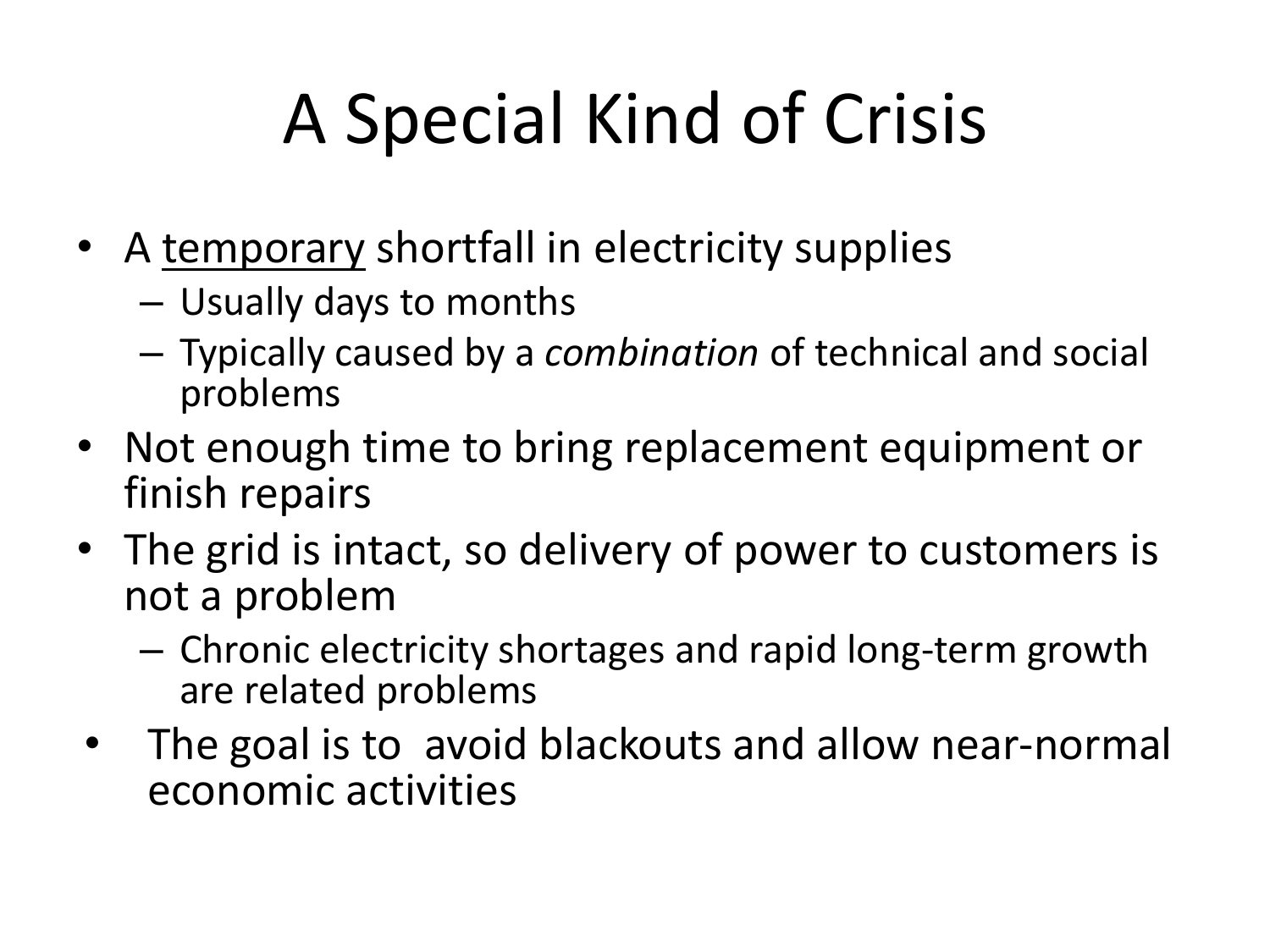#### Technical Failures Take Time to Repair

#### **Replacement Transformer for Westwing**



This replacement transformer was moved 2000 km!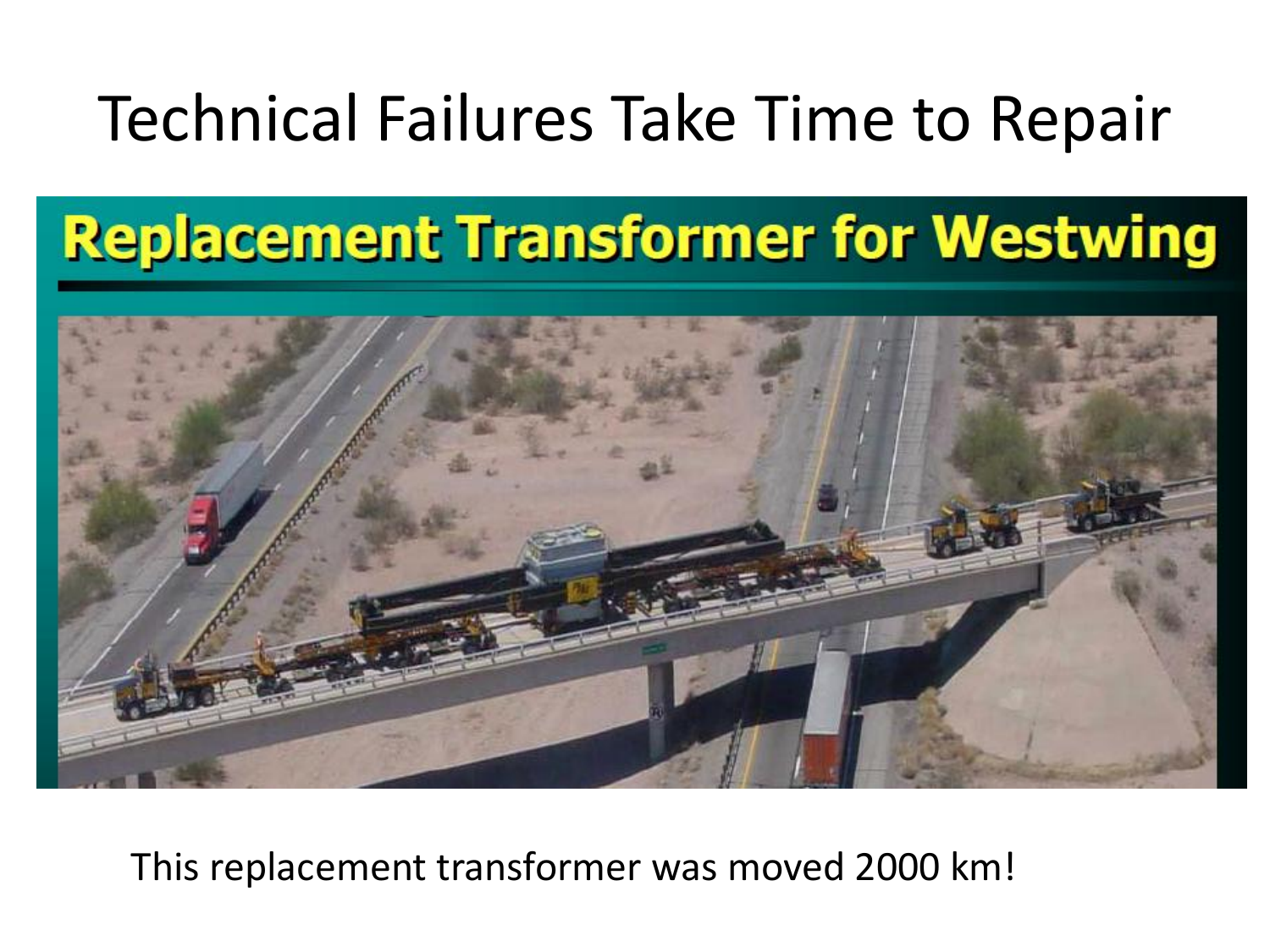#### What Causes the Crisis?

Droughts, Malfunctions, Planning Failures, Market Manipulation, Floods, Regulatory Failures

- A drought in Brazil
- Flawed deregulation in California
- Tsunami in Japan
- Safety flaws in Japan
- Transformer explosion in Arizona
- Refinery explosion in Australia
- Avalanche in Alaska
- Cold waves in Sweden, Norway, Korea
- Heat wave in Europe, United States, France
- Unexpected increase in demand from economic development in South Africa, Korea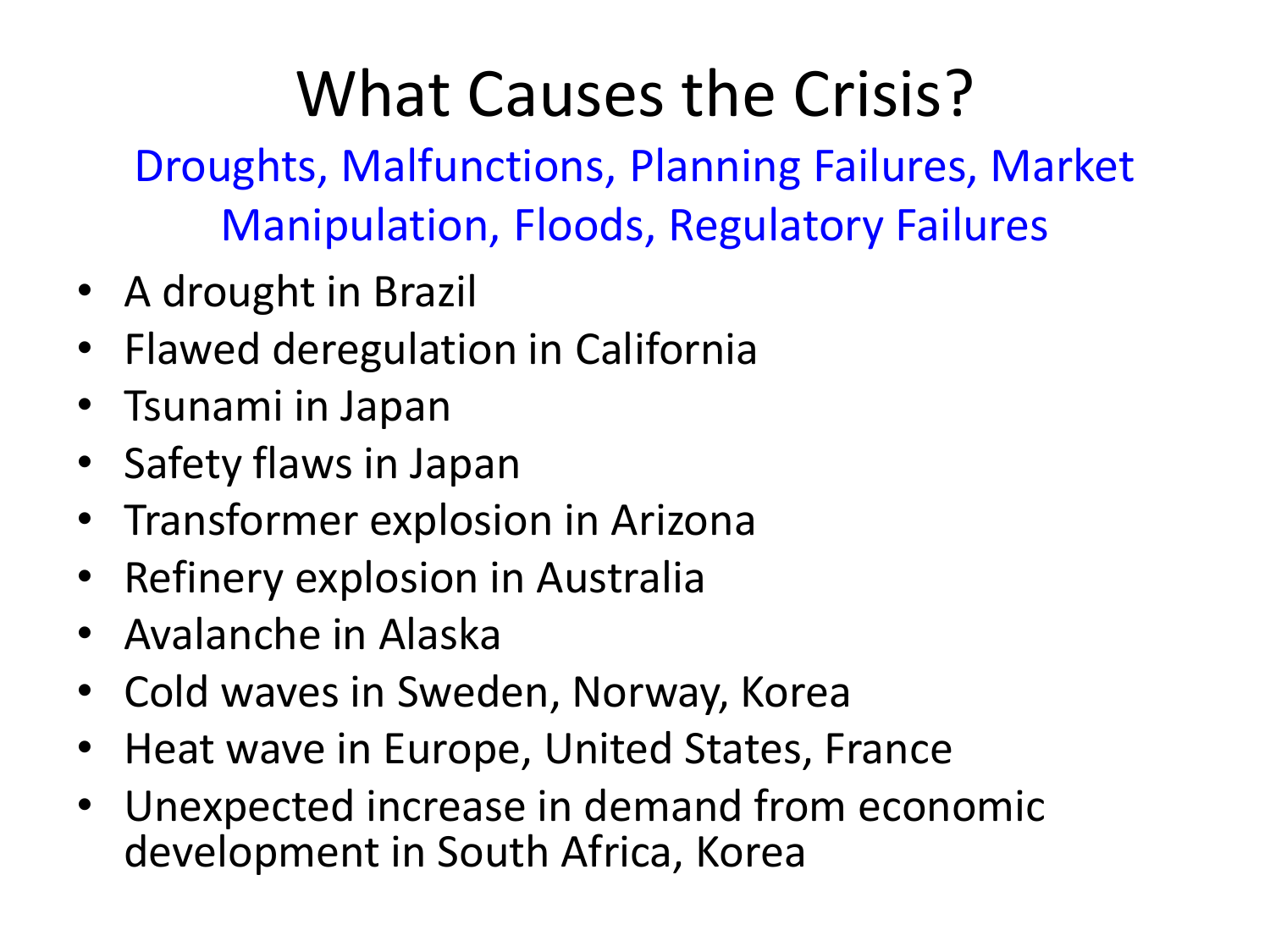## Strategies to Balance the Grid

- 1. Rolling blackouts
- 2. Raise the price of electricity
- 3. Ration electricity
- 4. Reduce demand quickly through voluntary measures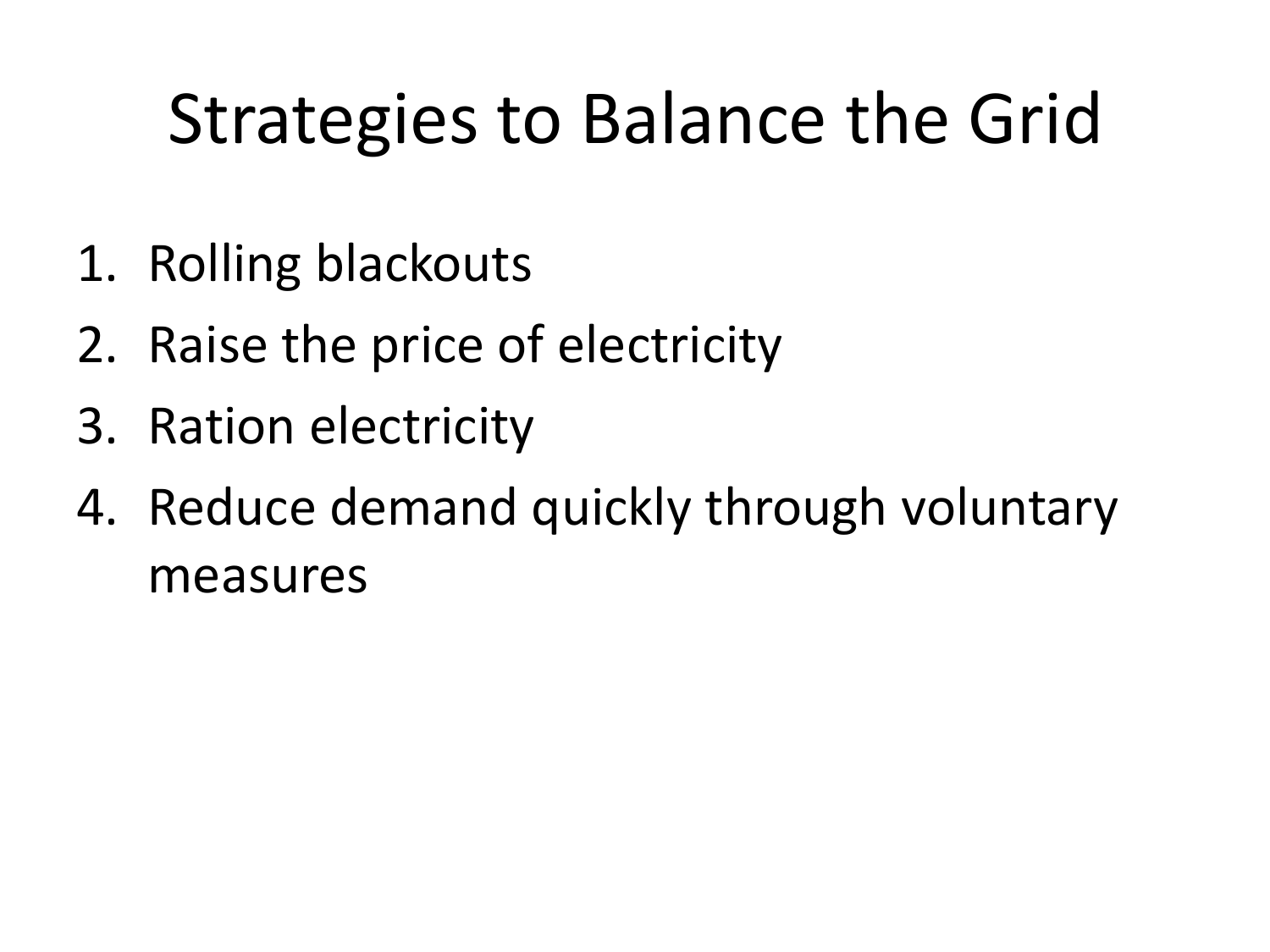Blackouts are the Worst Possible Strategy to Balance Supply & Demand

Some blackouts may be needed in the beginning if the crisis is unexpected but prolonged blackouts are bad because they:

- Have high costs to business
- Endanger health and safety
- Undermine public confidence and morale
- Lead to extra costs to economy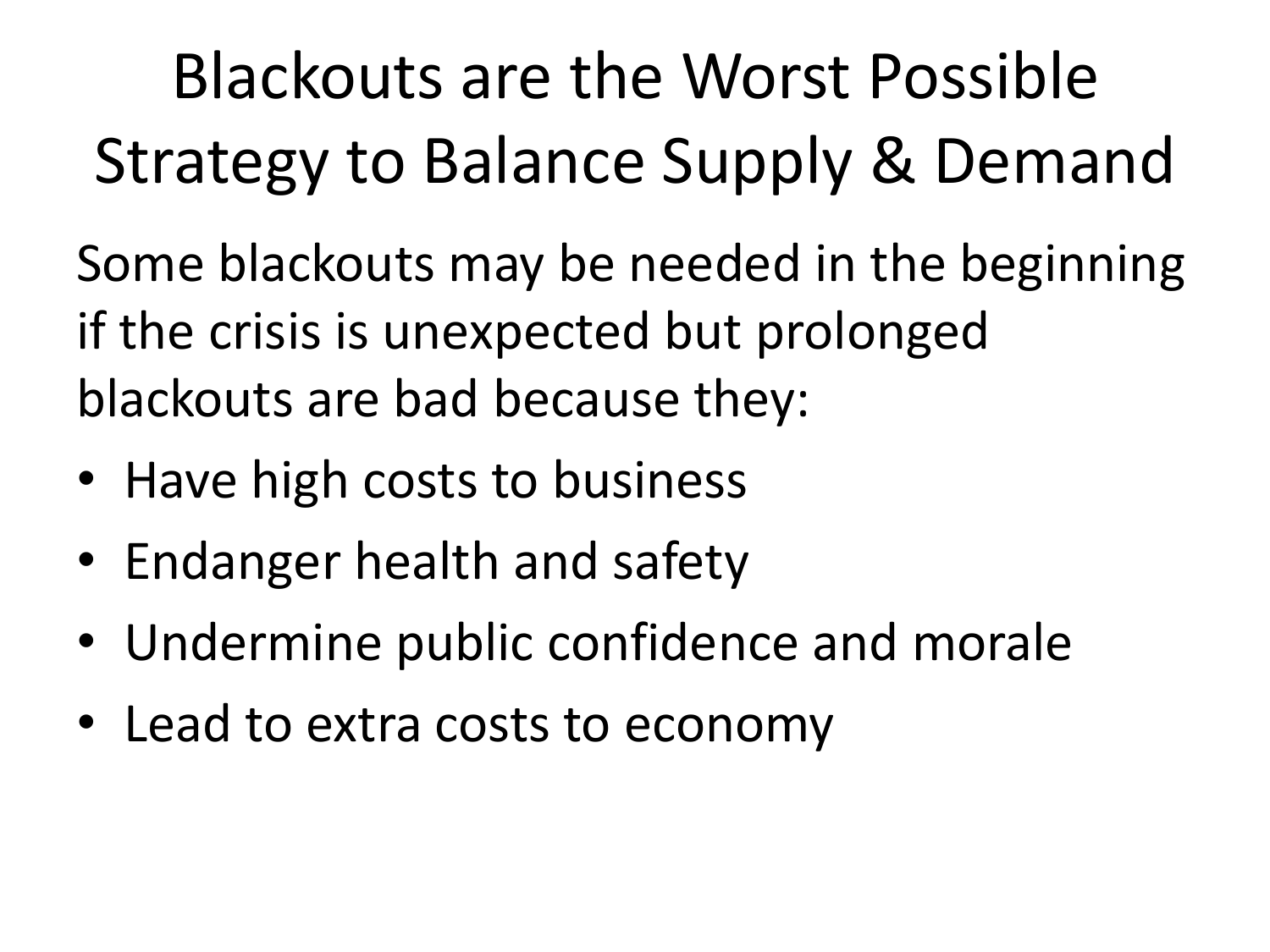## Why Not Just Raise the Price of Electricity to Reduce Demand?

- The problem may be peak demand, not electricity consumption
- Technical obstacles to changing price
	- Impossible to quickly change billing procedures
	- No smart meters
	- How long will it take before consumers are aware of the higher prices?
- Political obstacles
	- People distrust politicians, utilities
	- Who should pay the higher prices?
	- Is there really a shortage?

#### **As a result , higher prices play a small role in most programs to quickly reduce electricity use.**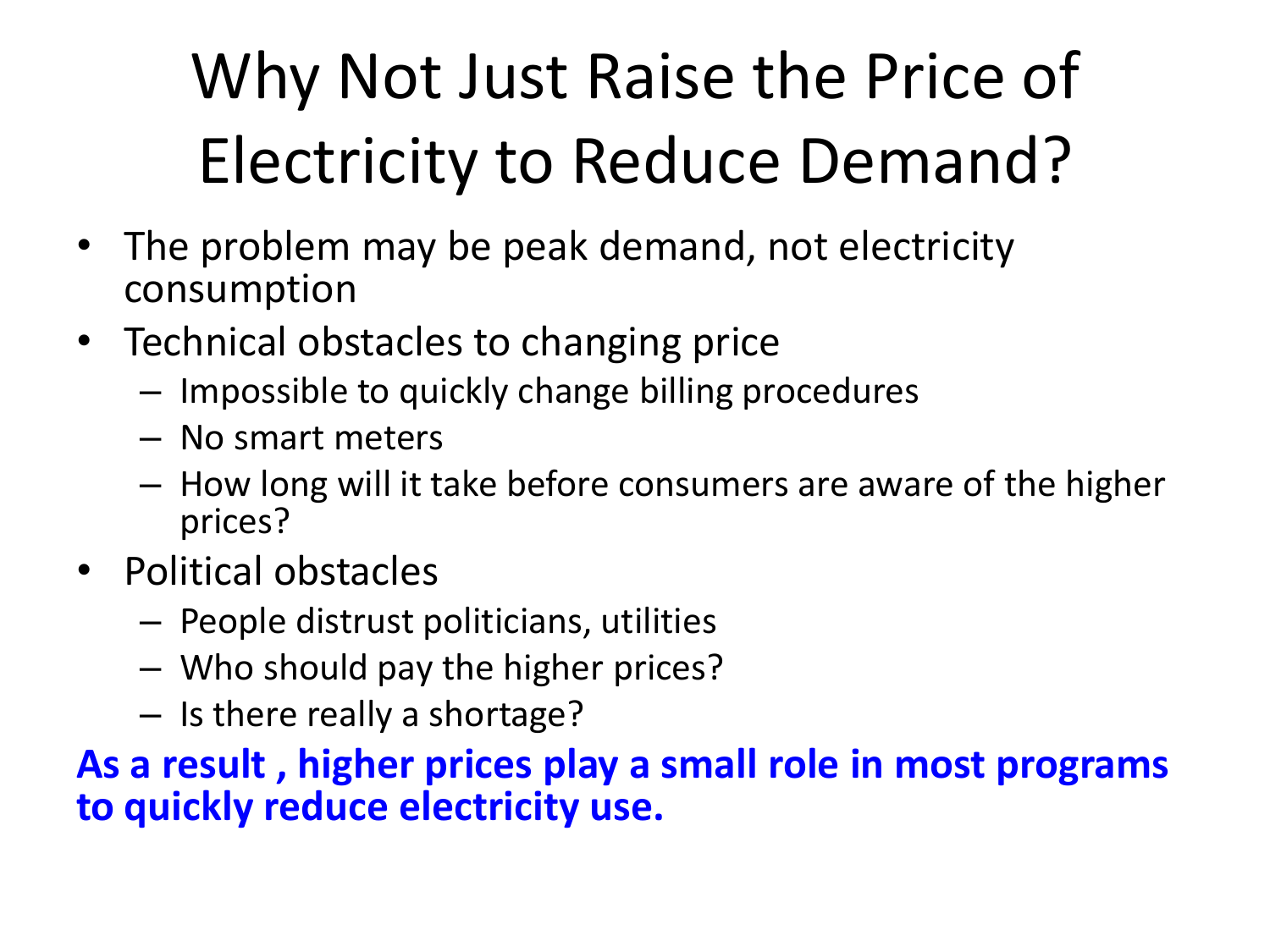## Ration Electricity

Options include:

- 15% less than last year
- Consumers must use less than XXX kWh/month
- An alternative to raising electricity prices
- Different strategies for domestic, commercial and industrial customers

**Rationing is difficult to implement and unfair to some groups, but it gives everybody a goal and spreads responsibility among all users**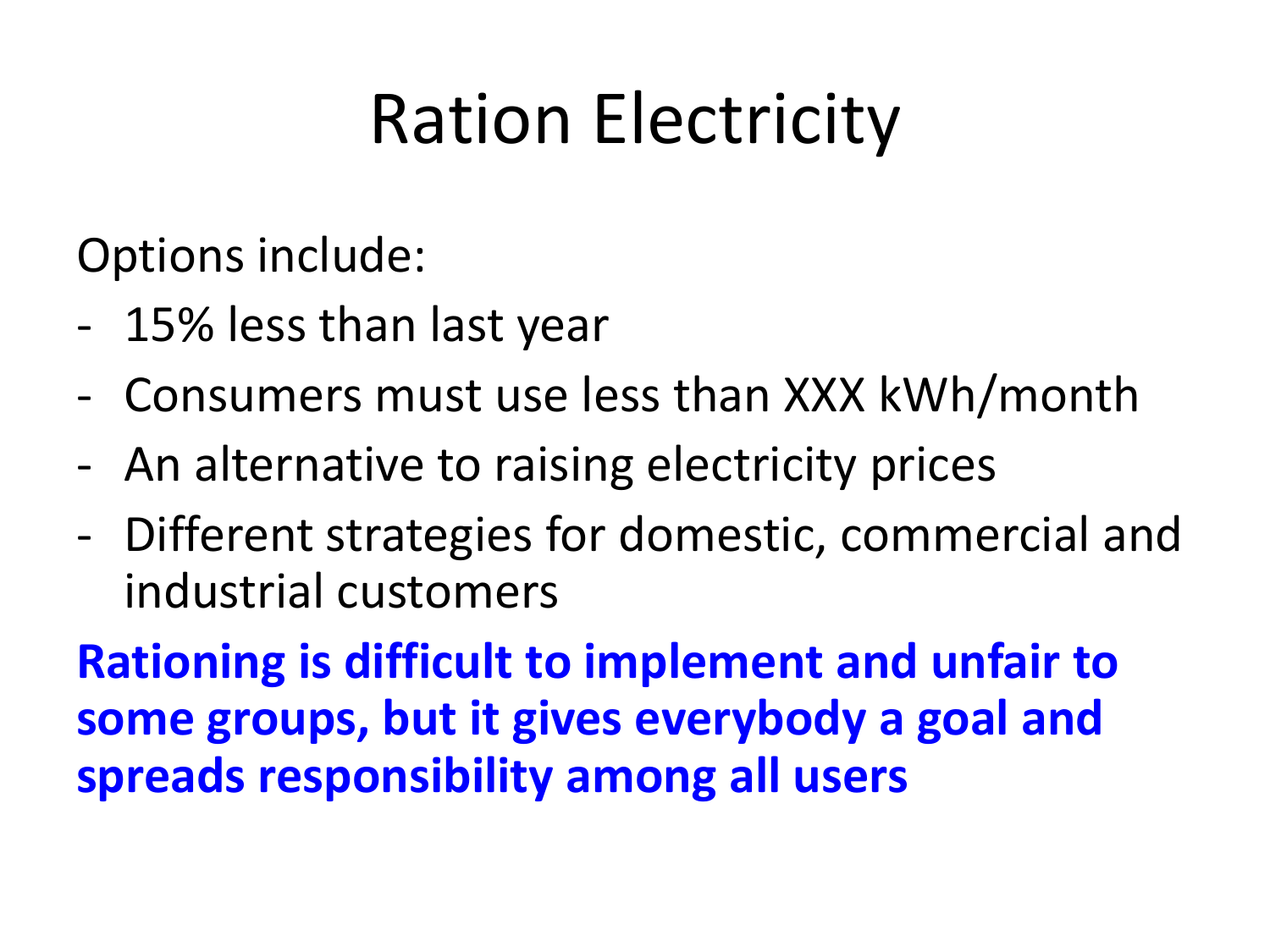## Voluntary Measures to Conserve

Changes in behavior can happen very quickly (within hours) and lead to rapid reductions in demand. Steps to conserve:

- 1. Convince the public that a crisis exists
- 2. Explain to the public how their actions can help solve the problem and what actions to undertake
- 3. Provide incentives, feedback and encouragement
	- Effective programs are expensive



Advertisements from New Zealand using humor to communicate message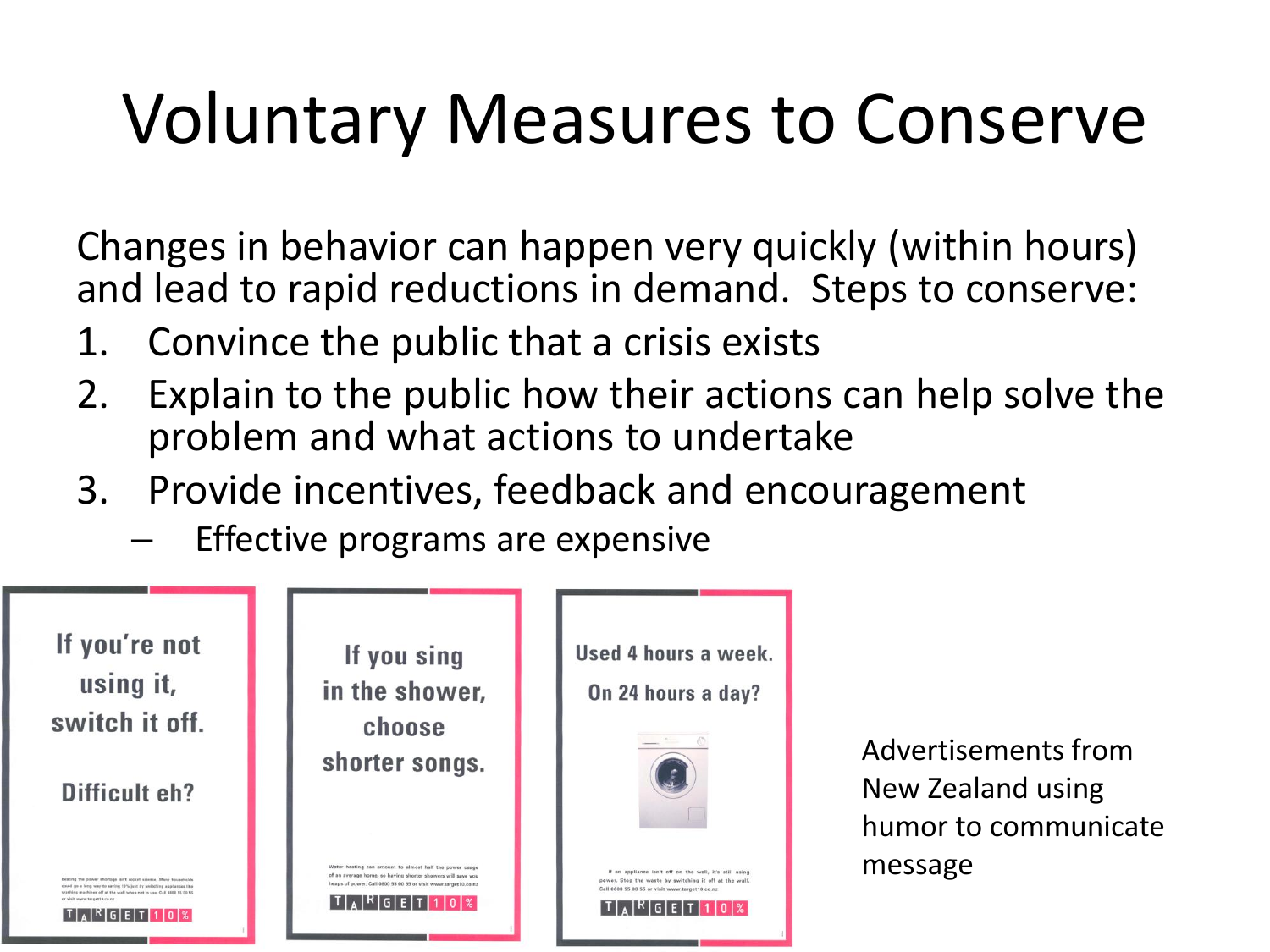## Voluntary Measures

- Use **mass** media
	- Generation of electricity is a highly centralized activity but **the consumption of electricity is highly dispersed and diffuse. Mass media is the only way to influence consumption quickly**

– TV, newspapers, radio, websites

- Use **social** media to target special user groups
	- Facebook, social media, websites
- Make saving electricity fashionable (popular)
	- Use television stars, actors to deliver message
	- Use humor to encourage behavior change
	- Start contests, competitions
- Pay for savings with incentives, rewards, prizes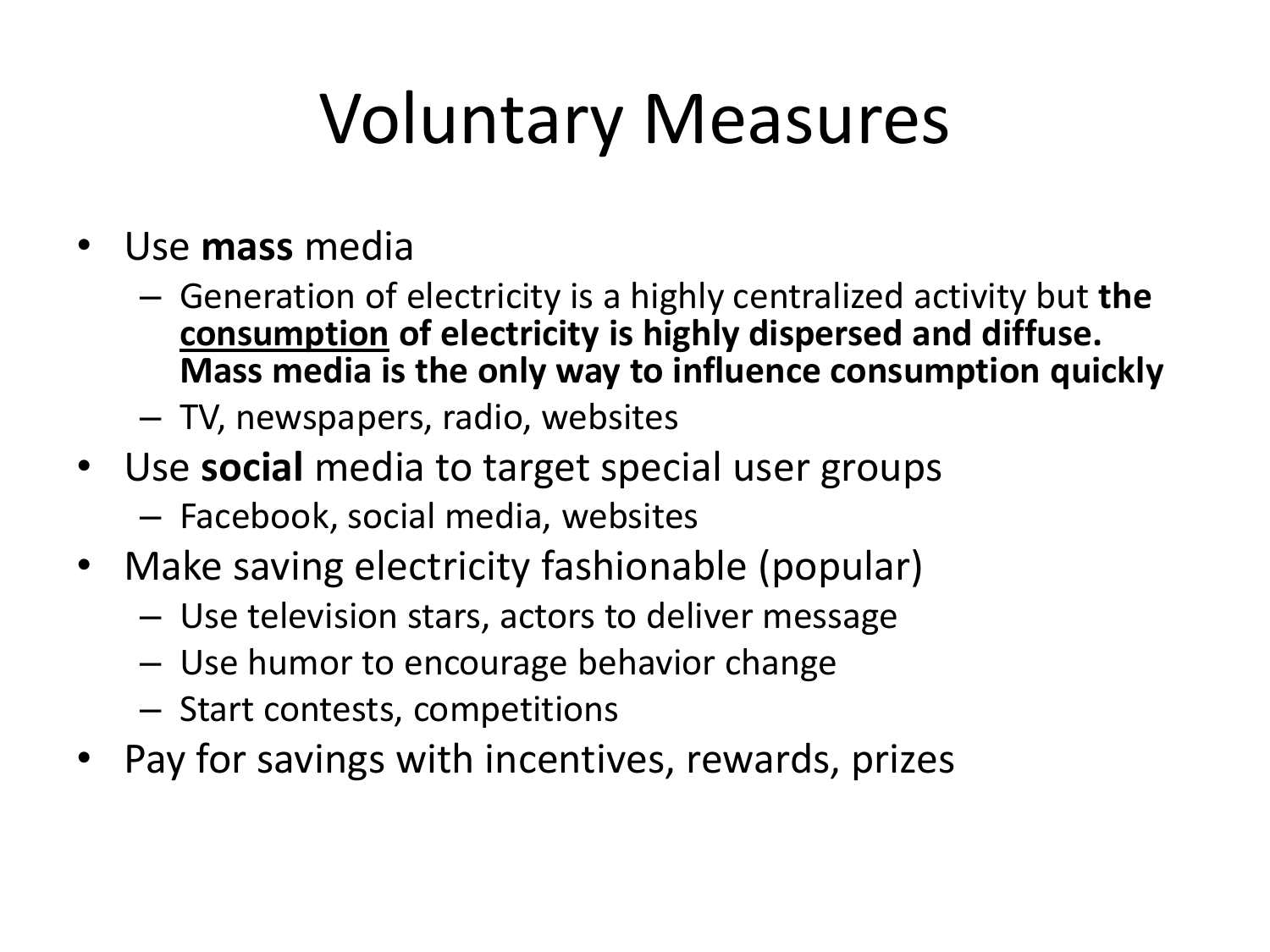#### Never Waste a Crisis!

#### **Prepare to save electricity gradually**

- Improve electricity pricing and feedback
	- Adjust tariffs to reflect cost of supply
	- Install smart meters
	- Organize "Demand Response" for large customers
- Introduce new energy-efficient technologies
	- Minimum efficiency standards (MEPS) & accelerated appliance replacement
	- Fuel switching
- Encourage consumers to maintain their energysaving behaviors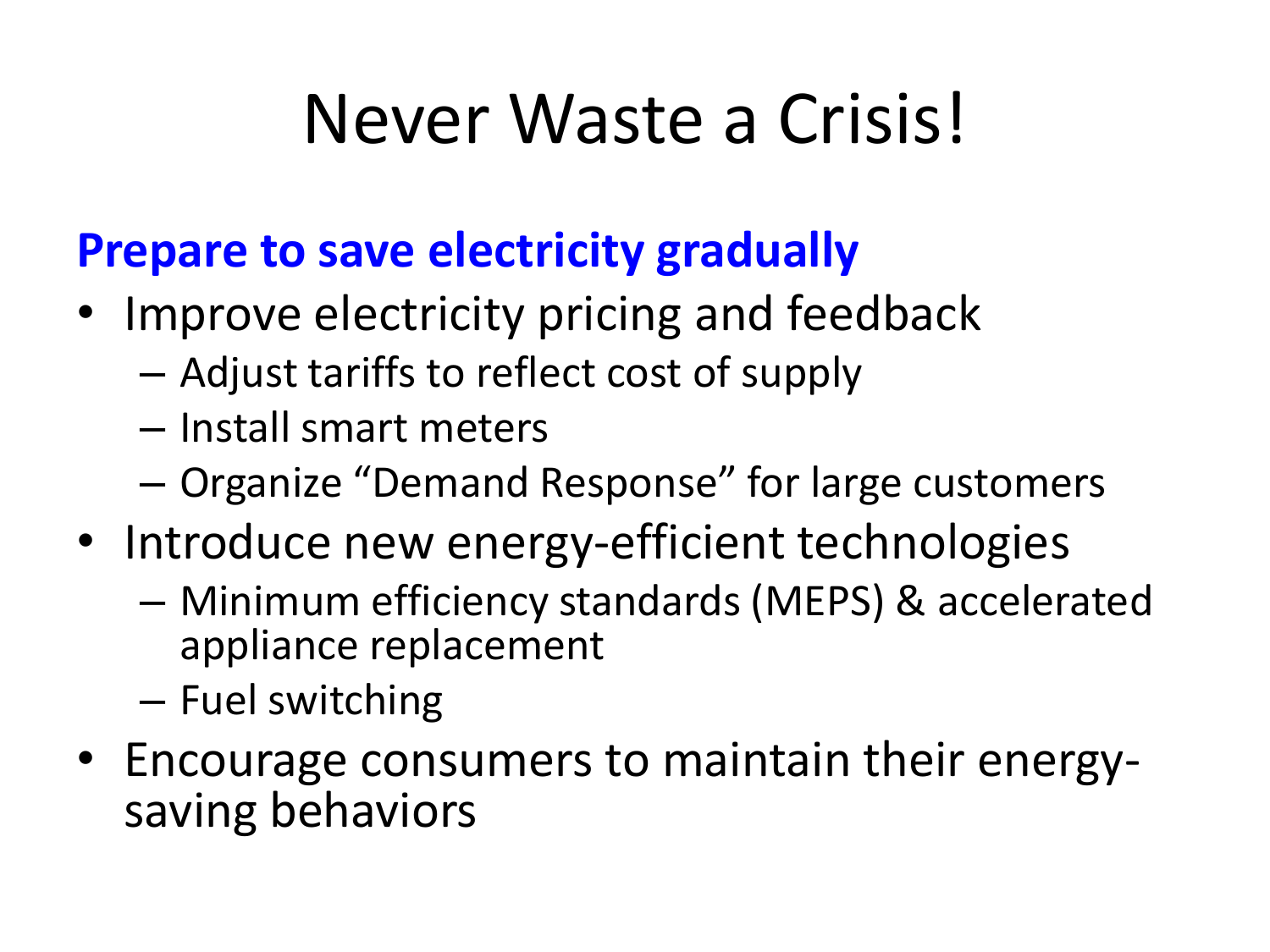#### Real-Time Display of Supply & Demand

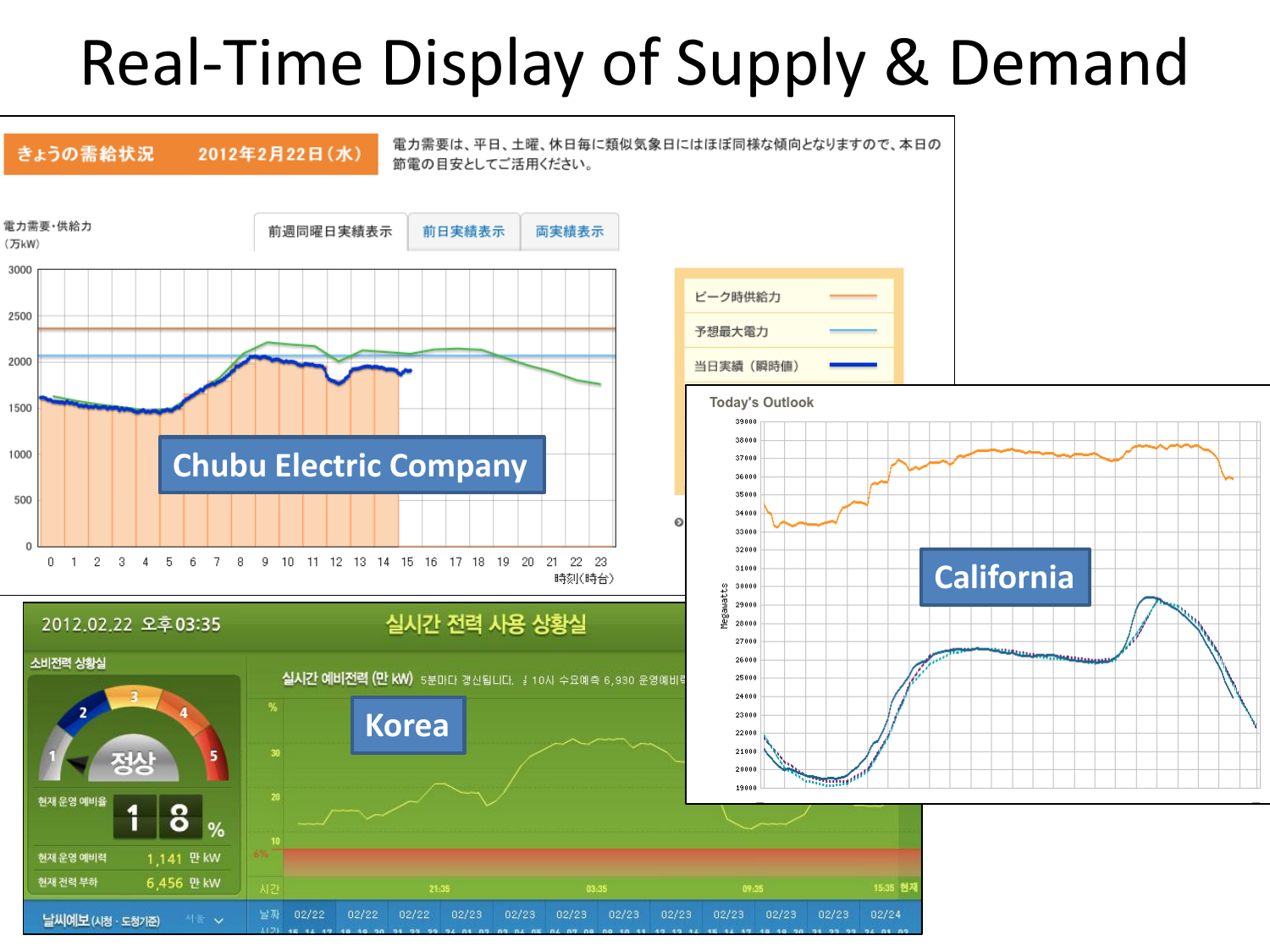#### End – Thank You

akmeier @ lbl.gov [www.lbl.gov/~akmeier](http://www.lbl.gov/~akmeier)

extra slides follow …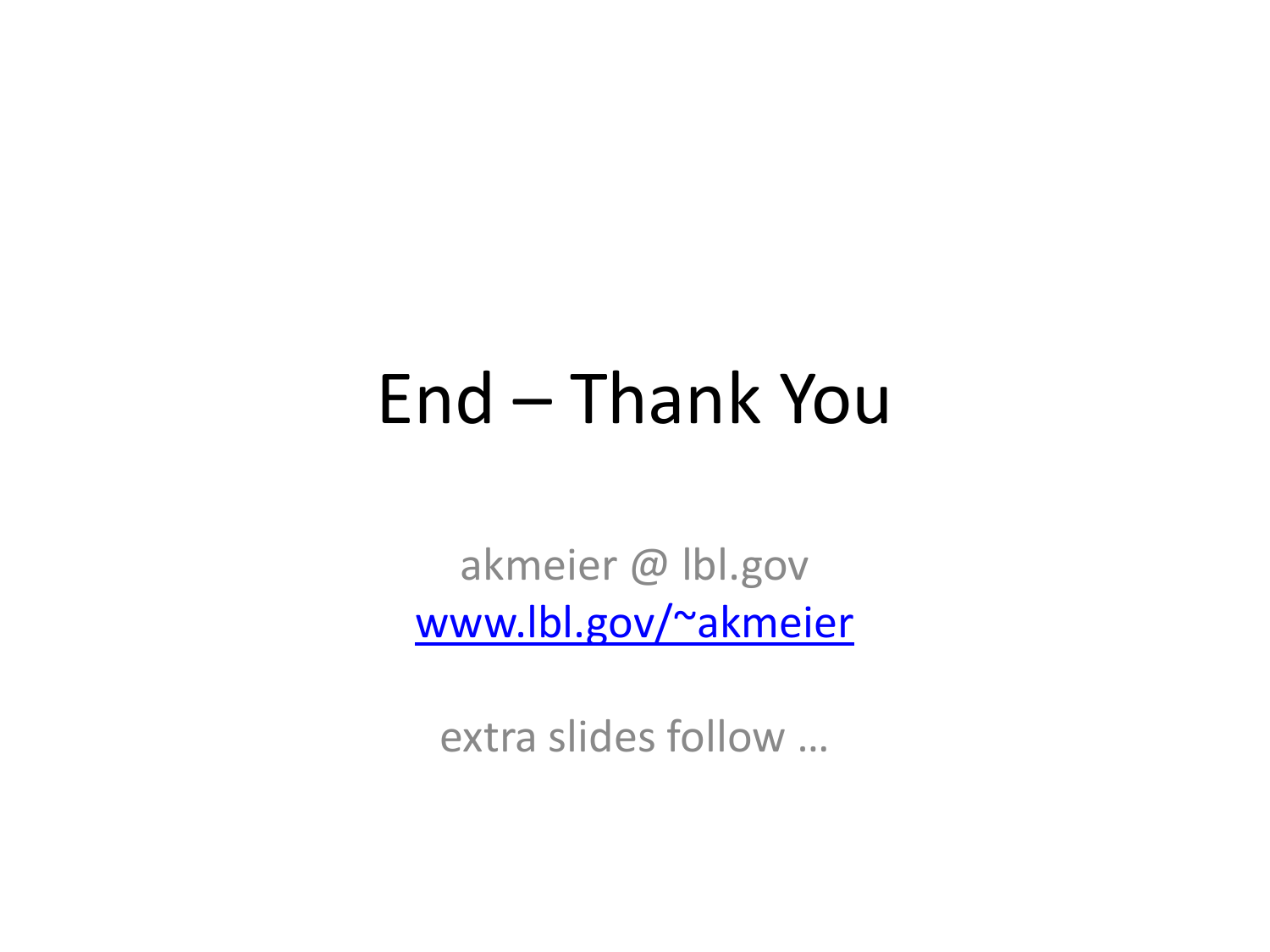#### We Can't Confidently Answer These Questions

• How much can be saved?

 $-1 - 30\%$ 

- How long will the savings persist?
- What happens if there is a second crisis?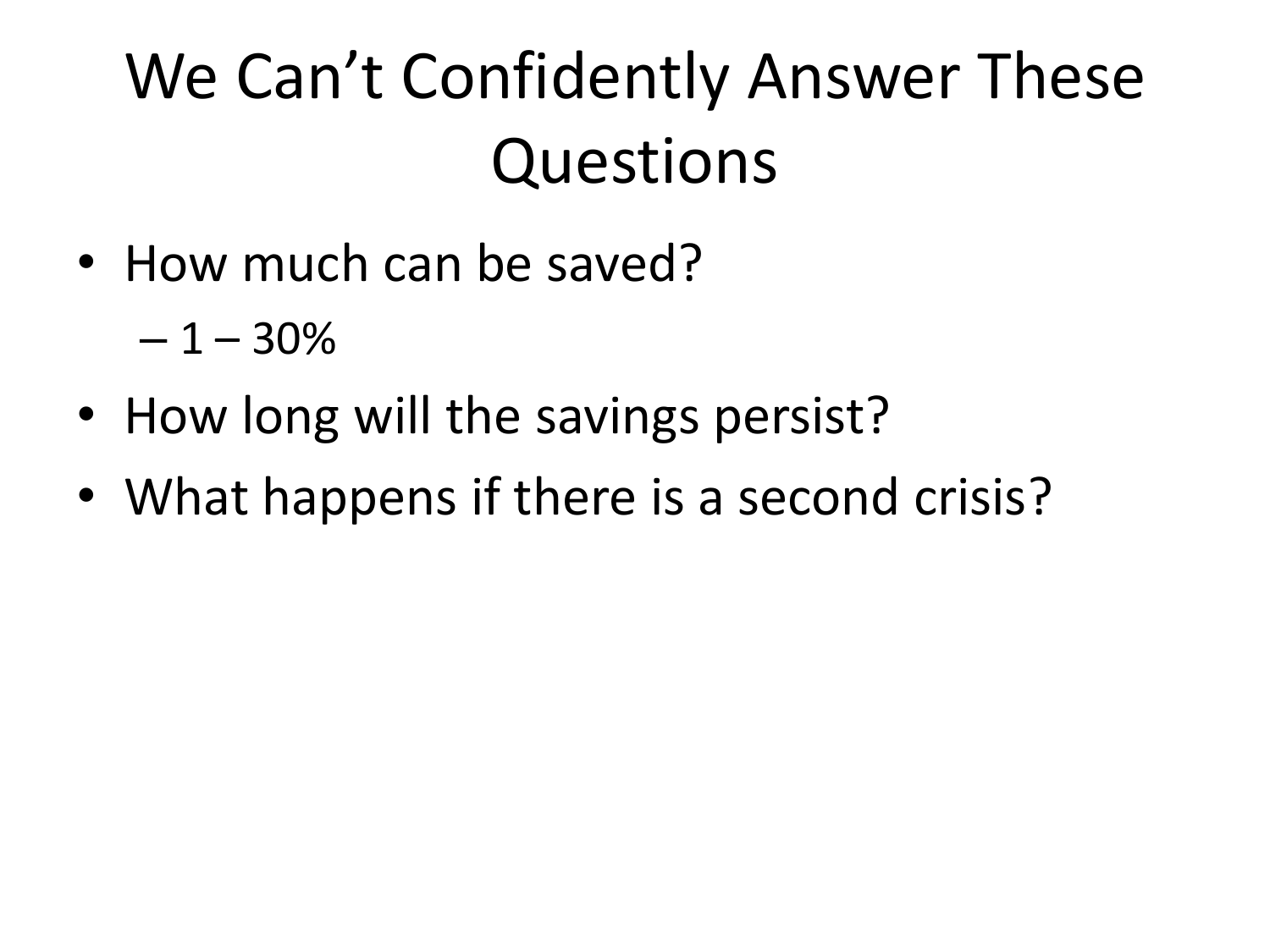## Examples Of Special Actions

- Real-time display of electricity use (California)
- Re-scheduling baseball championship to an off-peak time (Japan)
- Funny advertisements to encourage conservation (New Zealand, California)
- Changes in clothing requirements (Japan and Chile)
- Symbolic actions (Japan, Brazil)
- Competitions between cities (Brazil)
- Shutdown of aluminum production (Norway, Brazil, NZ, USA)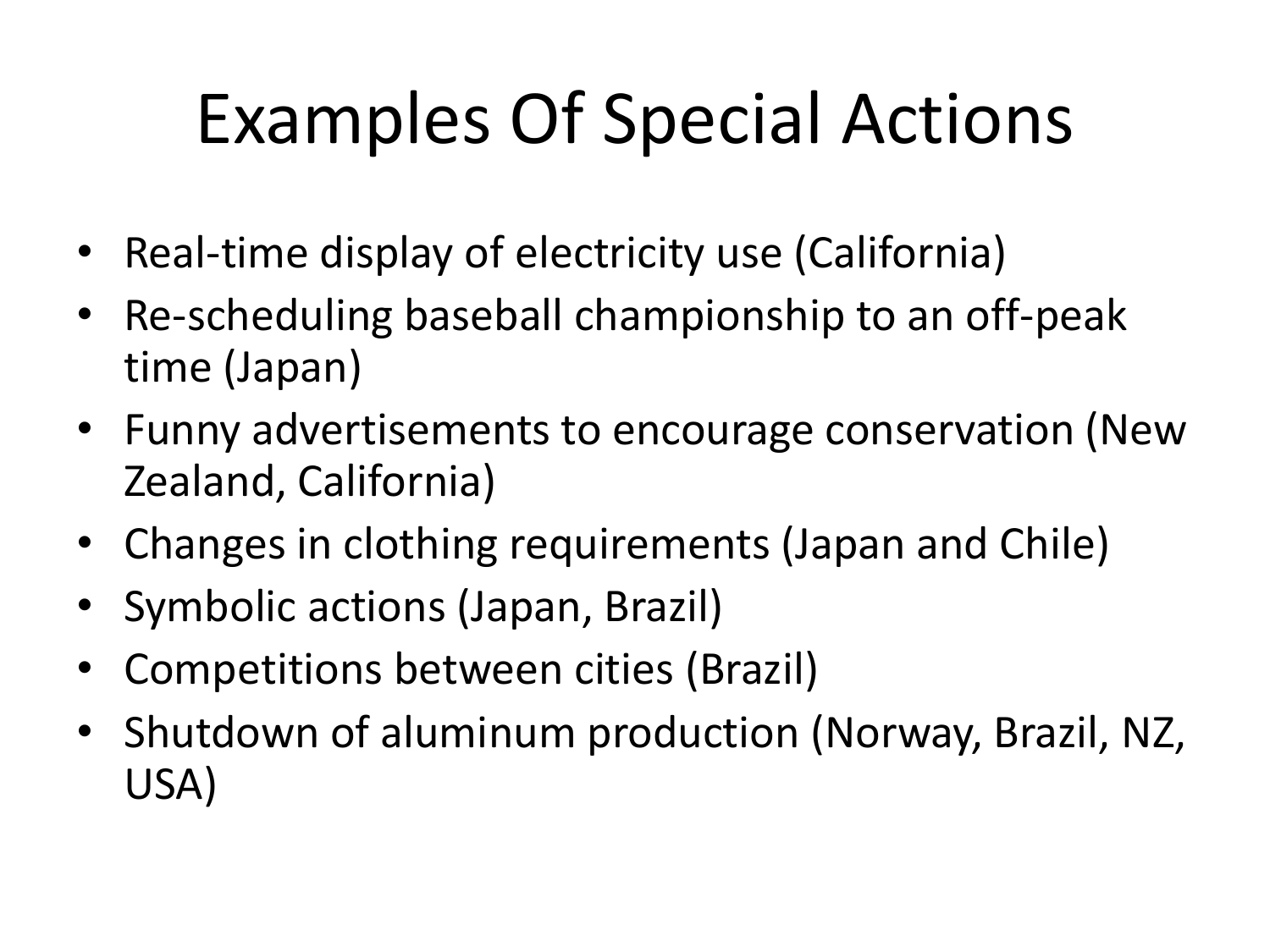## Also Available

- Videos from Norway, New Zealand, California
- Real-time displays of grid status from Japanese utilities, California, Korea, etc.
- Case studies:
	- Juneau's loss of transmission line
	- Arizona's loss of transformer, transmission lines
	- California
	- Scandinavia's 2003 drought and cold wave